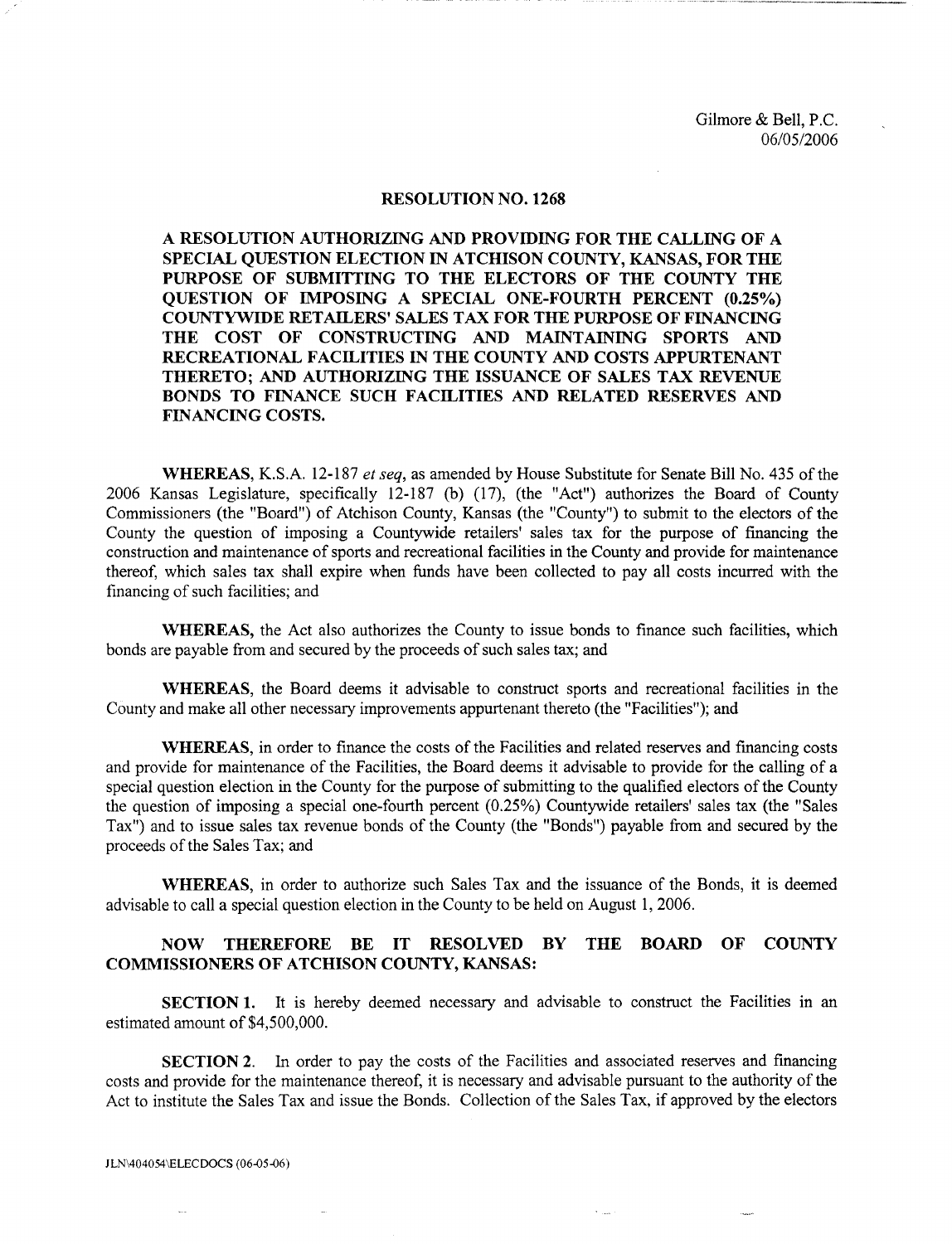of the County, shall commence on January 1, 2007 or as soon thereafter as permitted by the Act, and shall expire when all costs associated with the financing of the Facilities, including the repayment of the Bonds, shall have been paid.

SECTION 3. The implementation of the Sales Tax and the issuance of the Bonds, shall not be effective unless a majority of the qualified electors of the County voting on the proposition shall vote in favor thereof at a special question election to be held in the County for that purpose.

SECTION 4. It is hereby authorized, ordered and directed that a special question election shall be and is hereby called to be held in the County on August 1, 2006, at which time there shall be submitted to the qualified electors of the County the following proposition:

Shall the following be adopted?

Shall Atchison County, Kansas, be authorized to: (i) impose a one-fourth percent (0.25%) retailers' sales tax (the "Sales Tax") for the purpose of financing the cost of constructing and maintenance of sports and recreational facilities in the County and making all other necessary improvements appurtenant thereto (the "Facilities"), collection of such Sales Tax to expire upon the payment of all costs incurred in the financing of such construction of the Facilities (including the retirement of any bonds issued and payable from such sales tax); and (ii) issue sales tax revenue bonds to pay the costs of the Facilities and related reserves and financing costs; all pursuant to the authority of K.S.A. 12-187 *et seq.,* as amended by House Substitute for Senate Bill No. 435 of the 2006 Kansas Legislature?

SECTION 5. The vote at said special question election, shall be by ballot, and the proposition stated above shall be printed on the ballot, together with voting instructions as provided by law.

SECTION 6. The County Election Officer shall give notice of the special question election as provided by law by publishing a Notice of Special Question Election in substantially the form attached hereto as *Exhibit A* once each week for two (2) consecutive weeks in a newspaper of general circulation in the County, with the first publication to be not less than twenty-one (21) days prior to the date of the special question election and the last publication not more than sixty (60) days prior to the date of the election.

## [REMAINDER OF PAGE INTENTIONALLY LEFT BLANK]